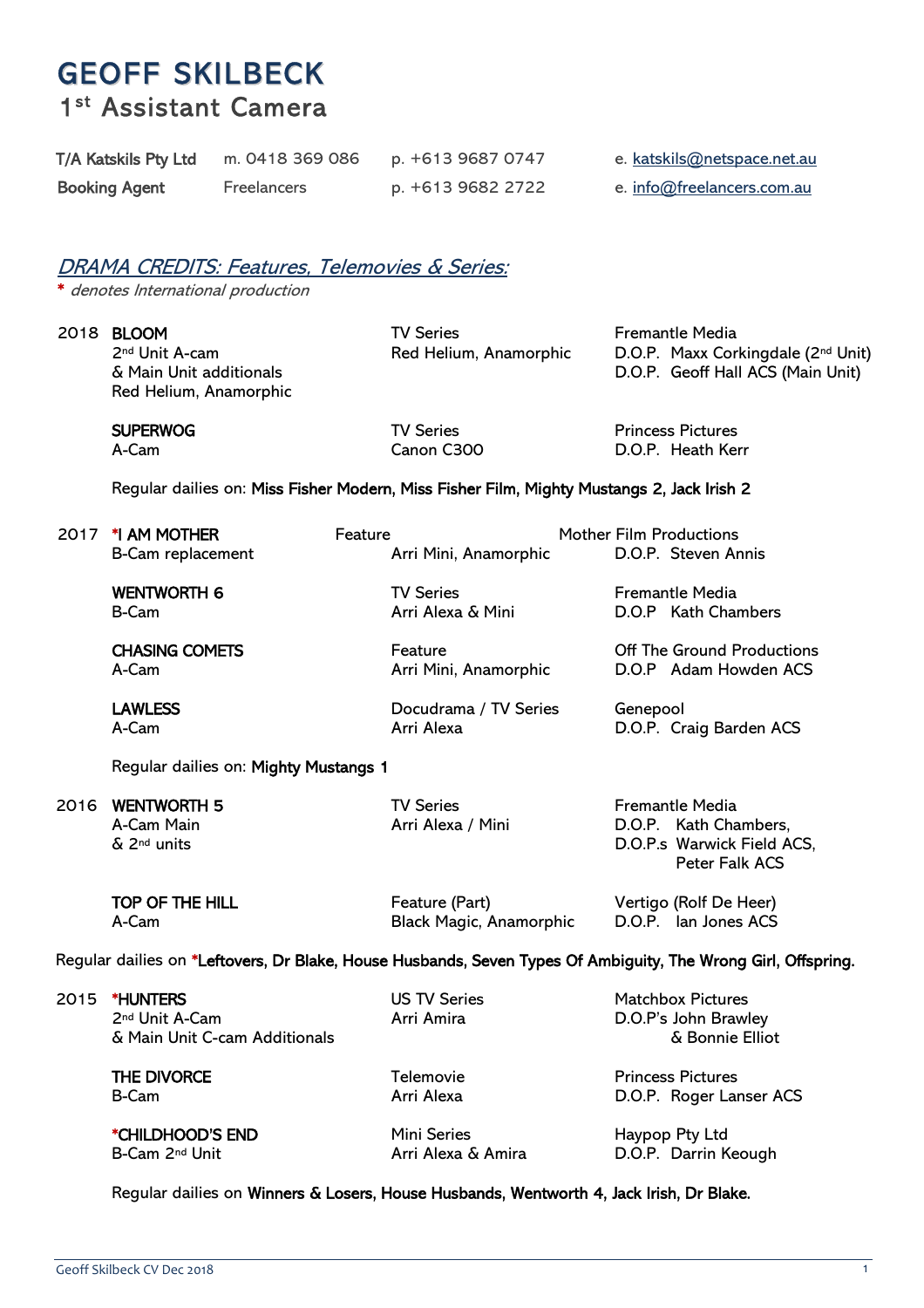| 2014 DR BLAKE 3                                                              | TV series                                                  | January Pro                            |
|------------------------------------------------------------------------------|------------------------------------------------------------|----------------------------------------|
| A-Cam                                                                        | Arri Alexa                                                 | D.O.P. Crai                            |
| <b>WENTWORTH 3</b><br>B-Cam 2 <sup>nd</sup> Unit<br>& A-cam main additionals | <b>TV Series</b><br>Arri Alexa                             | Fremantle<br>D.O.P. Cra<br>& ł         |
| <b>*THE MOON &amp; THE SUN</b>                                               | Feature                                                    | Moon & Su                              |
| B-Cam 2 <sup>nd</sup> Unit                                                   | Red, Anamorphic                                            | D.O.P. Da                              |
| <b>FORCE OF DESTINY</b>                                                      | Feature                                                    | A Paul Cox                             |
| A-Cam                                                                        | Arri Studio Alexa                                          | D.O.P. lan                             |
| <b>CUT SNAKE</b>                                                             | Feature                                                    | <b>Cut Snake</b>                       |
| <b>B-Cam additionals</b>                                                     | Arri Alexa, Anamorphic                                     | D.O.P. Sin                             |
| 2013 CHARLIE'S COUNTRY                                                       | Feature                                                    | Rolf De He                             |
| A-Cam                                                                        | Arri Alexa RAW, Anamorphic                                 | D.O.P. lan                             |
| MS FISHER'S MURDER MYSTERIES                                                 | <b>TV Series</b>                                           | <b>ABC Dram</b>                        |
| A-Cam                                                                        | Arri Alexa                                                 | D.O.P. Rog                             |
| <b>WENTWORTH 1</b>                                                           | <b>TV Series</b>                                           | Fremantle                              |
| A-Cam                                                                        | Arri Alexa                                                 | D.O.P. Cra                             |
| 2012 MR & MRS MURDER                                                         | <b>TV Series</b>                                           | Fremantle                              |
| B-Cam                                                                        | Arri Alexa                                                 | D.O.P. Da                              |
| <b>HOMICIDE FRANCHISE</b><br><b>Mini Series</b><br><b>B-Cam</b>              | Arri Alexa                                                 | <b>Summer Offensive</b><br>$D.O.P.$ Ro |
| 2012- OFFSPRING                                                              | <b>TV Series</b>                                           | Southern S                             |
| 2011 B-Cam                                                                   | <b>RED</b>                                                 | D.O.P. Jae                             |
| 2011 CONSPIRACY 365<br>A-Cam 2nd Unit<br>& Main unit additionals             | <b>TV Series</b><br>Sony PMWF3                             | Circa 365<br>D.O.P. Pet                |
| <b>OFFSPRING 2</b><br>A-Cam 2 <sup>nd</sup> Unit<br>& Main Unit additionals  | <b>TV Series</b><br><b>RED</b>                             | Southern S<br>D.O.P. Jae               |
| 2010 SMALL TIME GANGSTER                                                     | <b>TV Series</b>                                           | Boilermake                             |
| A-Cam                                                                        | <b>RED</b>                                                 | D.O.P. Cra                             |
| <b>OFFSPRING 1</b>                                                           | <b>TV Series</b>                                           | Southern S                             |
| <b>B-Cam</b>                                                                 | <b>RED</b>                                                 | D.O.P. Joh                             |
| 2009- CITY HOMICIDE                                                          | <b>TV Series</b>                                           | Channel 7                              |
| 2007 A-Cam                                                                   | Panasonic Varicam                                          | D.O.P. Cra                             |
| 2006 McLEOD'S DAUGHTERS                                                      | <b>TV Series</b>                                           | Millennium                             |
| A-Cam                                                                        | Arri SRII 16mm                                             | D.O.P. Las                             |
| <b>LAKE MUNGO</b><br>A-Cam                                                   | Feature<br>Multi format: Arri III 35mm,<br>Aaton16mm, HDTV | Mungo Pro<br>D.O.P. Joh                |
|                                                                              |                                                            |                                        |

**2013 Feature Rolf De Heer** Arri Alexa RAW, Anamorphic D.O.P. Ian Jones ACS

Feature Mungo Productions<br>
Multi format: Arri III 35mm, D.O.P. John Brawley Multi format: Arri III 35mm, Aaton16mm, HDTV

TV series<br>
2015 - Arri Alexa<br>
2015 - D.O.P. Craig Barden D.O.P. Craig Barden ACS

TV Series<br>
Arri Alexa<br>
Arri Alexa<br>
200.P. Craig Bare D.O.P. Craig Barden ACS.  $&$  Kath Chambers

Feature The Moon & Sun Productions Red, Anamorphic D.O.P. David Eggby ACS

Feature **A Paul Cox Film** Arri Studio Alexa D.O.P. Ian Jones ACS

Feature **Cut Snake Productions** Arri Alexa, Anamorphic D.O.P. Simon Chapman ACS

RIES TV Series ABC Drama Arri Alexa D.O.P. Roger Lanser ACS

> TV Series<br>
> Arri Alexa<br>
> Arri Alexa<br>
> 200.P. Craig Bar D.O.P. Craig Barden ACS

TV Series<br>
2012 Mars Media<br>
2012 MRS MEDO.P. Darrell Mars Media<br>
2012 MRS MEDO.P. Darrell Mars Media D.O.P. Darrell Martin

**Mini Series The Franchise Summer Offensive** Arri Alexa **D.O.P.** Roger Lanser ACS

> **2012- TV Series Southern Star**<br>RED **D.O.P.** Jaems D.O.P. Jaems Grant ACS

Sony PMWF3 D.O.P. Peter White

TV Series Southern Star<br>RED DOP Laems D.O.P. Jaems Grant ACS

TV Series Boilermaker/Burberry RED D.O.P. Craig Barden ACS

TV Series Southern Star RED D.O.P. John Brawley

TV Series **Channel 7 Operations** Panasonic Varicam D.O.P. Craig Barden ACS

D.O.P. Laszlo Baranyai ACS HSC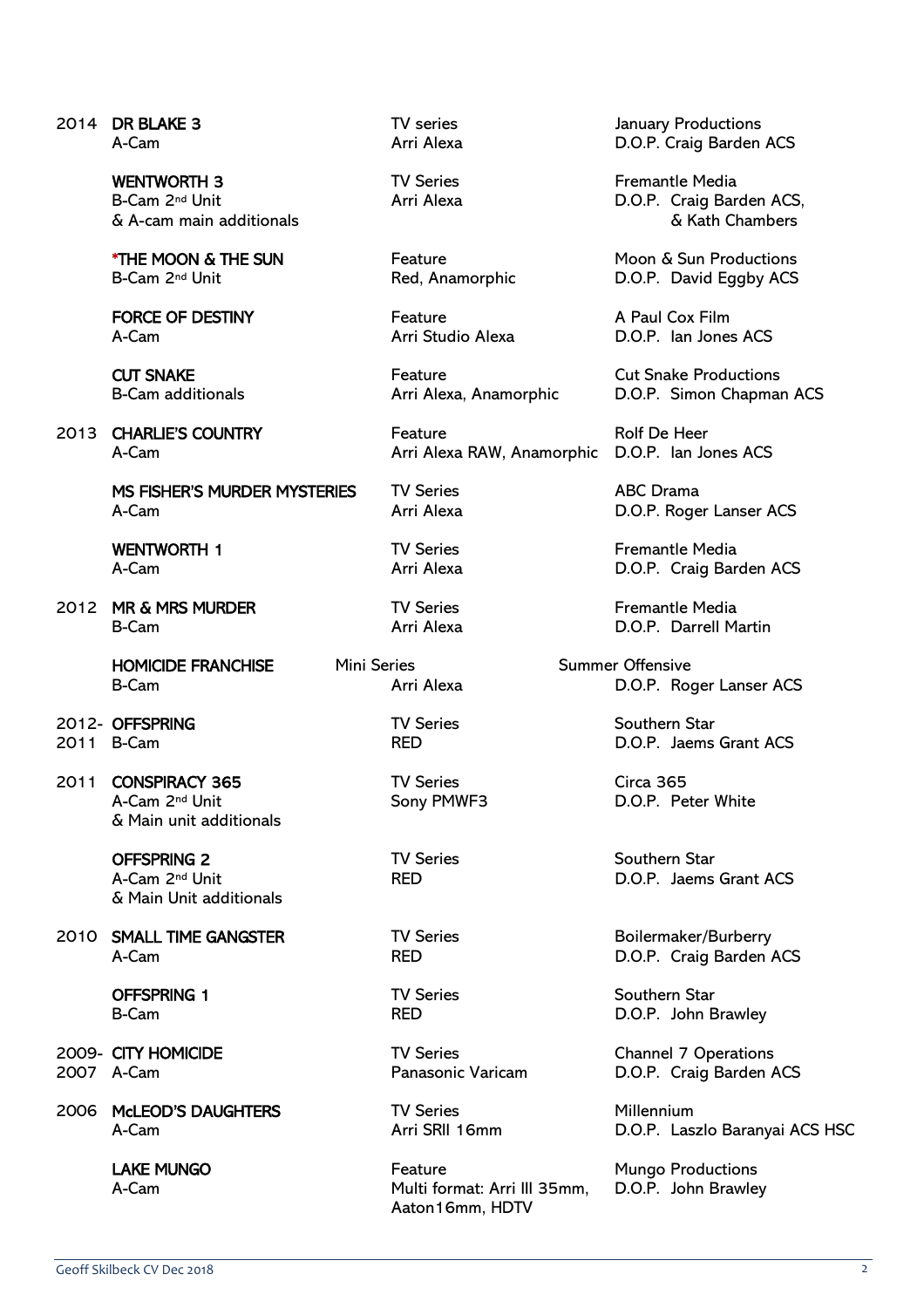|      | 2005 BOYTOWN                                                                | Feature                                  | <b>Boom Pictures</b>                          |
|------|-----------------------------------------------------------------------------|------------------------------------------|-----------------------------------------------|
|      | B-Cam                                                                       | 35mm Panavision GII                      | D.O.P. Mark Wareham ACS                       |
|      | <b>LITTLE DEATHS</b>                                                        | Telemovie                                | <b>Little Deaths Productions</b>              |
|      | A-Cam                                                                       | <b>HDTV P&amp;S Technics</b>             | D.O.P. Katie Milwright ACS                    |
|      | <b>HEARTBREAK TOUR</b>                                                      | Telemovie                                | <b>Heart Productions</b>                      |
|      | A-Cam                                                                       | <b>Panasonic Varicam</b>                 | D.O.P. Katie Milwright ACS                    |
|      | 2004 HATING ALISON ASHLEY                                                   | Feature                                  | <b>HAA Productions</b>                        |
|      | <b>B-Cam</b>                                                                | 35mm Panavision                          | D.O.P. Steve Newman ACS                       |
|      | 2002- *DON'T PEEK                                                           | Feature                                  | <b>Village Roadshow Productions</b>           |
|      | 2001 Clapper Loader & B-cam focus                                           | 35mm Panavision                          | D.O.P. Dan Laustsen DFF                       |
| 2000 | *QUEEN OF THE DAMNED<br>Clapper Loader 2nd Unit                             | Feature<br>35mm Panavision<br>Anamorphic | <b>DQ Productions</b><br>D.O.P. Ian Jones ACS |
|      | <b>TV Series</b><br><b>SEACHANGE III</b><br>Clapper Loader & B-camera Focus | 16mm Arri SRII                           | <b>ABC</b> Drama<br>D.O.P. Dan Burstall       |
| 1999 | ON THE BEACH                                                                | Telemovie                                | West St. No.6                                 |
|      | Clapper Loader                                                              | 35mm Panavision                          | D.O.P. Martin McGrath ACS                     |
|      | <b>SEACHANGE II</b>                                                         | <b>TV Series</b>                         | <b>ABC</b> Drama                              |
|      | Clapper Loader                                                              | 16mm Arri SRII                           | D.O.P. Dan Burstall                           |
| 1998 | *NOAHS ARK                                                                  | Mini Series                              | <b>Noahs Ark Productions</b>                  |
|      | Clapper Loader                                                              | 35mm Panavision                          | D.O.P. Mike Molloy ACS BSC                    |

#### COMMERCIALS / MUSIC VIDEOS:

Since 1998 I've worked on over 800 TV commercials and music clips, as well as regular casual camera work in Film and TV drama.

Some of the DOP's I have camera assisted for are: (Alphabetical Order)

| Wayne Aistrope           | Laszlo Baranyai ACS HSC | Craig Barden ACS         | <b>Cameron Barnett</b>   |
|--------------------------|-------------------------|--------------------------|--------------------------|
| <b>Russell Boyd ACS</b>  | John Brawley            | James L. Brown ACS       | <b>Kath Chambers</b>     |
| Jamie Doolan ACS         | Earle Dresner ACS       | Peter Eastgate ACS       | David Eggby ACS          |
| <b>Bonnie Elliot ACS</b> | Damon Escott            | <b>Peter Falk ACS</b>    | <b>Warwick Field ACS</b> |
| Ed Goldner,              | Jaems Grant ACS         | Simon Green              | <b>Geoff Hall ACS</b>    |
| <b>Peter Holland ACS</b> | <b>Richard Hosking</b>  | Anna Howard ACS          | Adam Howden ACS          |
| <b>Bob Humphries ACS</b> | Marin Johnson           | lan Jones ACS            | Andrew Lesnie ACS ASC    |
| Roger Lanser ACS         | Germain McMicking       | <b>Barry Malseed</b>     | Darrell Martin           |
| Katie Milwright ACS      | Steve Newman ACS        | <b>Simon Ozolins ACS</b> | Greg Parish ACS          |
| <b>Garry Richards</b>    | Ellery Ryan ACS         | Danny Ruhlmann ACS       | John Seale ACS ASC       |
| Chris Sferrazza          | <b>Ben Shirley ACS</b>  | Ben Speth                | Mark Wareham ACS         |
| John Wheeler ACS         | Michael Williams        | Graeme Wood              | <b>Bruce Young ACS</b>   |